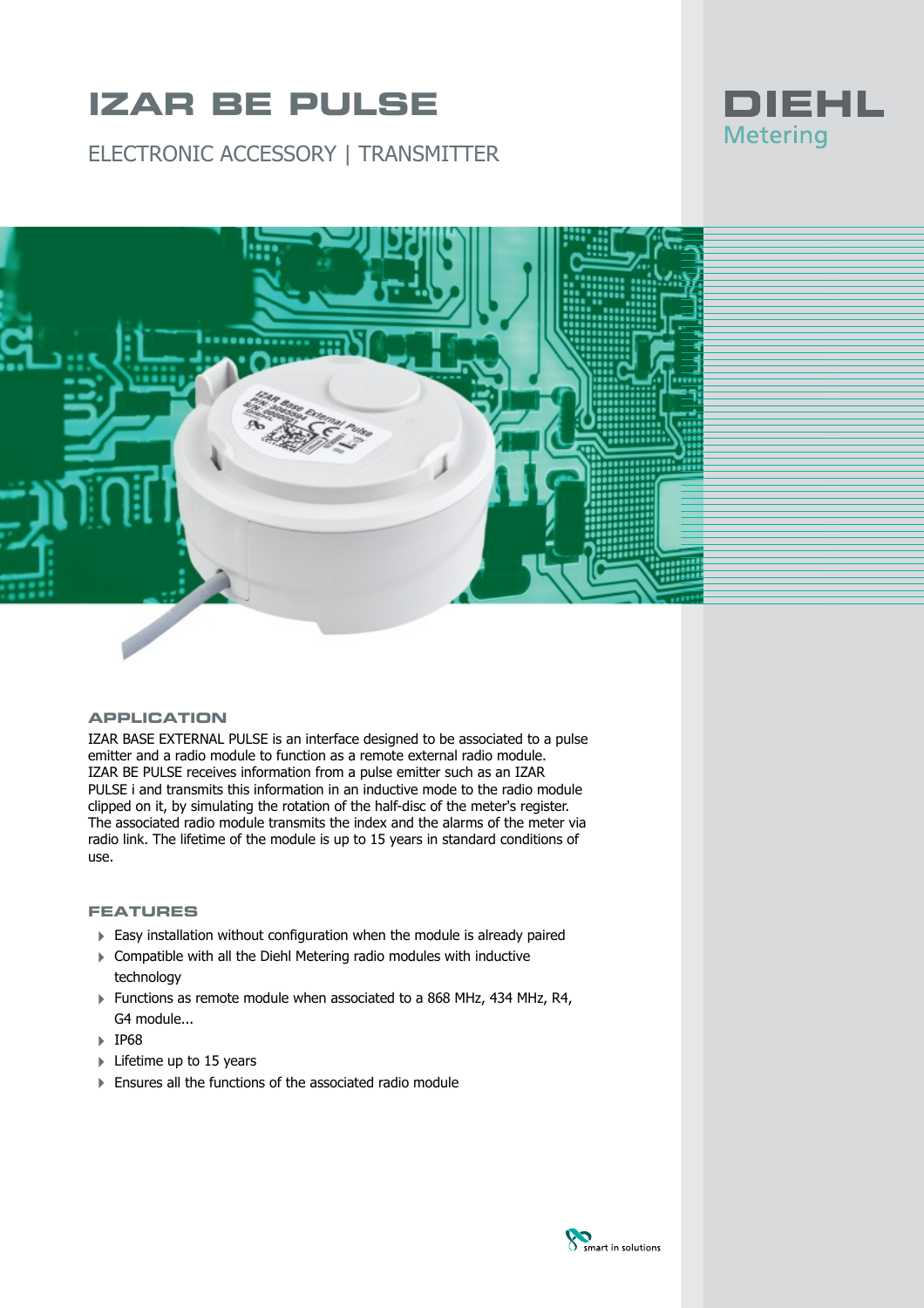## **IZAR BE PULSE**

ELECTRONIC ACCESSORY | TRANSMITTER

### **OPERATING PRINCIPLE**

IZAR BE PULSE collects information coming from a pulse emitter or a meter equipped with a pulse output and transmits information to the associated radio module.

Mobile reading in Walk-by / Drive-by / Passive Drive-by:

The data sent by IZAR BE PULSE + radio module is collected using either a handheld computer or tablet equipped with an IZAR RECEIVER BT for Walk-by/Drive-by or an IZAR RDC VEHICLE for passive Drive-by. Data is then transferred directly to a centralized monitoring system.

#### Fixed network:

A fixed receiver IZAR RDC STANDARD/IZAR RDC BATTERY (fixed network R3) or IZAR RDC PREMIUM (long-range fixed network R4 when associated to IZAR RC i R4 or G4) installed in buildings will collect the data and send it at predefined intervals, via GPRS or LAN, to a centralized server. Reading through M-Bus application with an IZAR CENTER associated to an IZAR RECEIVER M-BUS and IZAR@NET 2 software, is possible as well.

#### **TECHNICAL DATA**

|                                       | <b>IZAR BE PULSE</b>                                                |
|---------------------------------------|---------------------------------------------------------------------|
| Data update                           | In real time                                                        |
| Input frequency (pulses)              | 8 Hz maximum                                                        |
| Pulse duration                        | 30 ms minimum                                                       |
| Resistance - closed contact           | 150 Ohms maximum                                                    |
| Parallel capacity - closed<br>contact | 22 nF maximum                                                       |
| Resistance - open contact             | 10 MOhms maximum                                                    |
| <b>Alarms</b>                         | Identical to the IZAR RC i radio module clipped on it $+$ cable cut |
| <b>Standards</b>                      | 2014/30/UE directive   EMC                                          |
| Power supply                          | Lithium battery 3.6 V                                               |
| <b>Battery lifetime</b>               | Up to 15 years $*$                                                  |

\*Standard conditions of use and temperatures. Theoretical lifetime, not guaranteed.

Note: protocol, frequency, radio range, sending intervals and functions are linked to the type of radio module clipped on the IZAR BE PULSE.

## **OPERATING CONDITIONS**

|                               |     | <b>IZAR BE PULSE</b> |
|-------------------------------|-----|----------------------|
| Ambient operating temperature |     | $\degree$ C $-15+55$ |
| Storage temperature           |     | $\degree$ C $-20+70$ |
| Ambient humidity              |     | $\frac{9}{6}$ 0  100 |
| Ingress Protection            | TP. | - 68                 |

### **APPLICATION EXAMPLE**





IZAR BE PULSE + IZAR RC i + ALTAIR V4 + IZAR PULSE i Kit IZAR BE PULSE + IZAR PULSE i + ALTAIR V4 + IZAR RC i

Diehl Metering S.A.S. · Head Office · 67 rue du Rhône · BP 10160 · FR-68304 Saint-Louis Cedex · Phone: + 33 (0)3 89 69 54 00 · Fax: + 33 (0)3 89 69 72 20 · metering-France-info@diehl.com · www.diehl.com/metering<br>Internati Subject to technical adjustments.